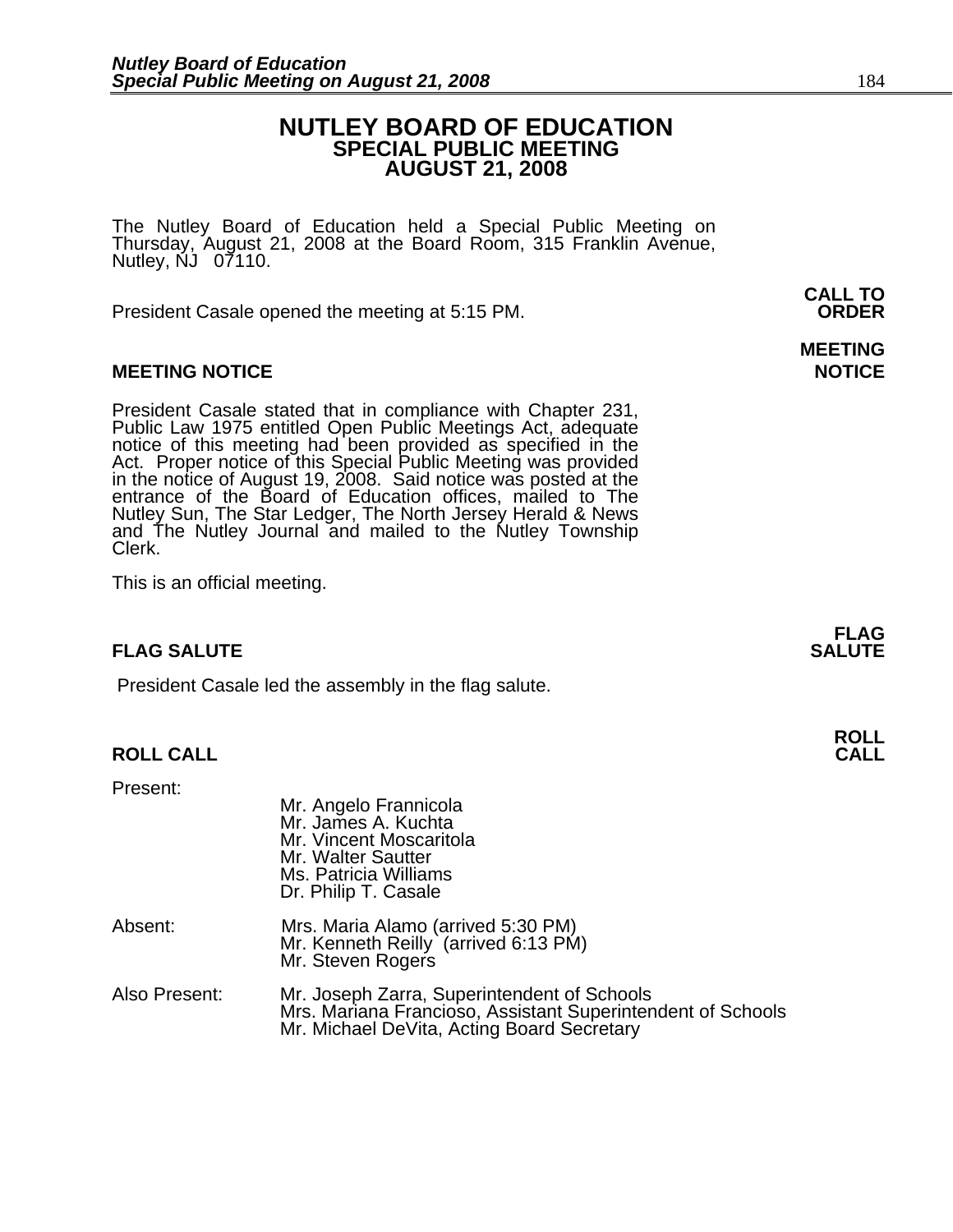### **MOTION TO ADJOURN TO EXECUTIVE SESSION**

At 5:15 PM Trustee Moscaritola moved, and Trustee Frannicola seconded, the following resolution:

WHEREAS, the Board of Education will be discussing matters exempt from public discussion pursuant to N.J.S.A. 10:4-12,

NOW, THEREFORE, BE IT RESOLVED that the Board of Education recess to Closed Executive Session at this time to discuss the following:

Legal Matters

BE IT FURTHER RESOLVED that the results of the discussions will be made public by inclusion on the agenda of a subsequent meeting of the Board of Education or when the reasons for discussing such matters in closed session no longer exist.

The motion was approved by voice vote.

### **RECONVENE MEETING RECONVENE**

At 8:58 PM Trustee Alamo moved, Trustee Kuchta seconded, and the Board unanimously approved by voice vote a motion to reconvene the public meeting.

# **ROLL ROLL CALL CALL**

Present: Mrs. Maria Alamo Mr. Angelo Frannicola Mr. James A. Kuchta Mr. Vincent Moscaritola<br>Mr. Kenneth Reilly Mr. Walter Sautter Ms. Patricia Williams Dr. Philip T. Casale

Absent: Mr. Steven Rogers

Also Present: Mr. Joseph Zarra, Superintendent of Schools Mrs. Mariana Francioso, Assistant Superintendent of Schools Mr. Michael DeVita, Acting Board Secretary

# **EXECUTIVE**